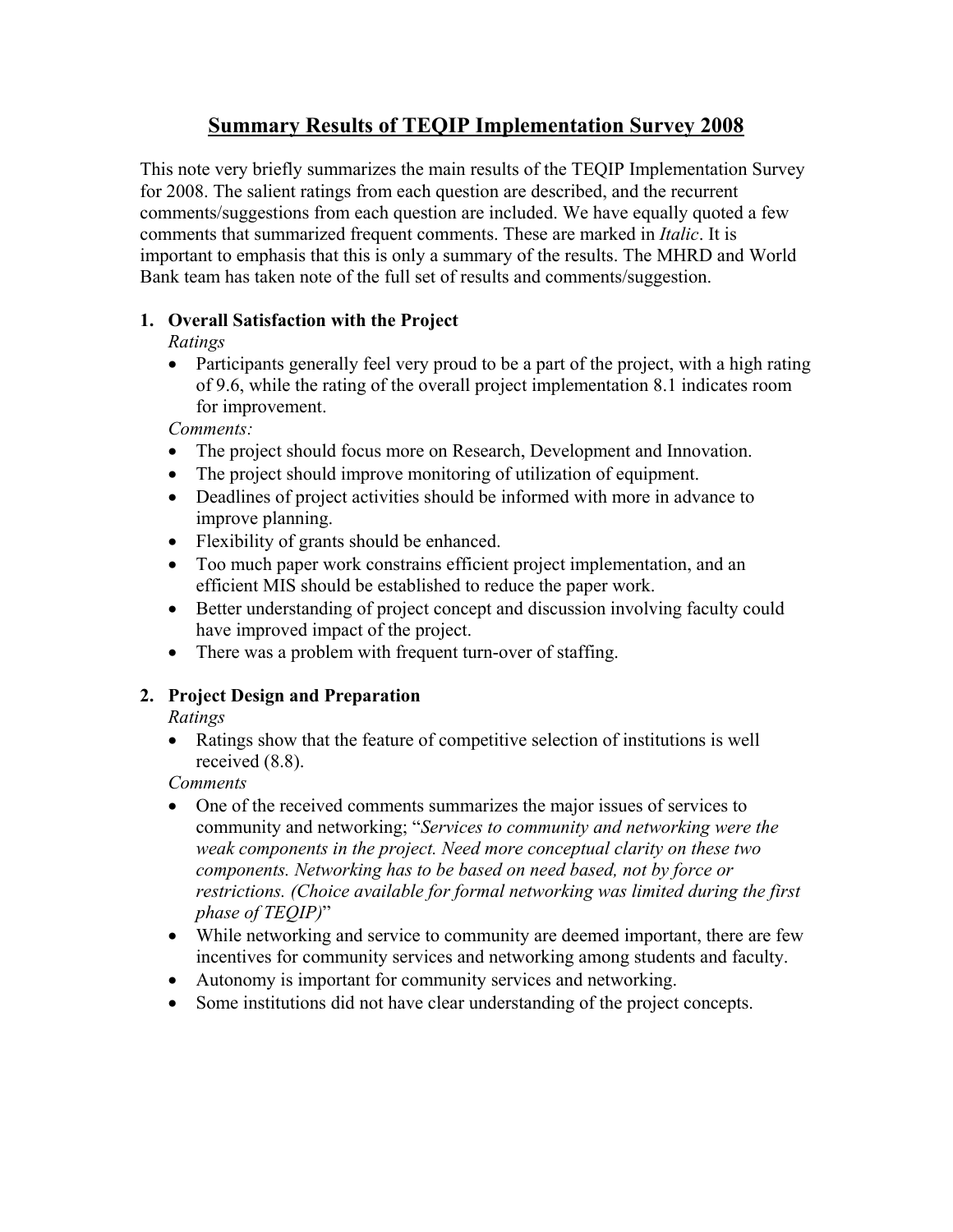### **3. Project Implementation – Policy Reform-**

*Ratings* 

• "The intended government policy reform (autonomy and block grants) have been achieved" is not strongly agreed with rating of 6.9. Quality of function in the Board of Governors seems to be ambiguous (8.0).

*Comments* 

- Initiatives of State Govt. could be of more help to facilitate the project implementation.
- The feature of BOG is well received, but there is room for improvement, in particular through higher representation of industry.
- More detailed guidelines for project implementation would be helpful.
- Some feel that autonomy should be given immediately while others prefer gradual steps to autonomy.

### **4. Project Implementation – Institutional Reform-**

*Ratings* 

- Students' evaluations of teachers is rated quite positively (8.4)
- Ratings show that creating incentives to teachers has not yet been achieved in a satisfactory manner.

*Comments* 

- Awareness on what institutional reform really means is crucial to smoothly implement the project. "*A number of Reforms could not bear desired results due to lack of awareness amongst the stakeholders. Such awareness building exercise should be made an essential activity*".
- "*Incentives to teachers and recognition will alone help in fostering competitiveness and improvement in performance*".
- The use of four funds receives support, but due to lack of financial autonomy, the future use of these funds are questioned.

#### **5. Project Implementation – Implementation of Soft components (Faculty Development, Networking, Service to economy and Tribal Development)-**  *Ratings*

- The importance of support to weaker students in each institution was rated high (8.2)
- Other ratings point to a relatively weak implementation of the soft components. *Comments*
- There is strong support for the softer components of the project, but the design and/or the implementation of networking and service to community needs to be rethought.
- Networking activities are limited due to faculty shortage, slow dissemination of the project concept, pre-determined networks, and few incentives for participation for students and faculty.
- The concept of services to community was not fully understood.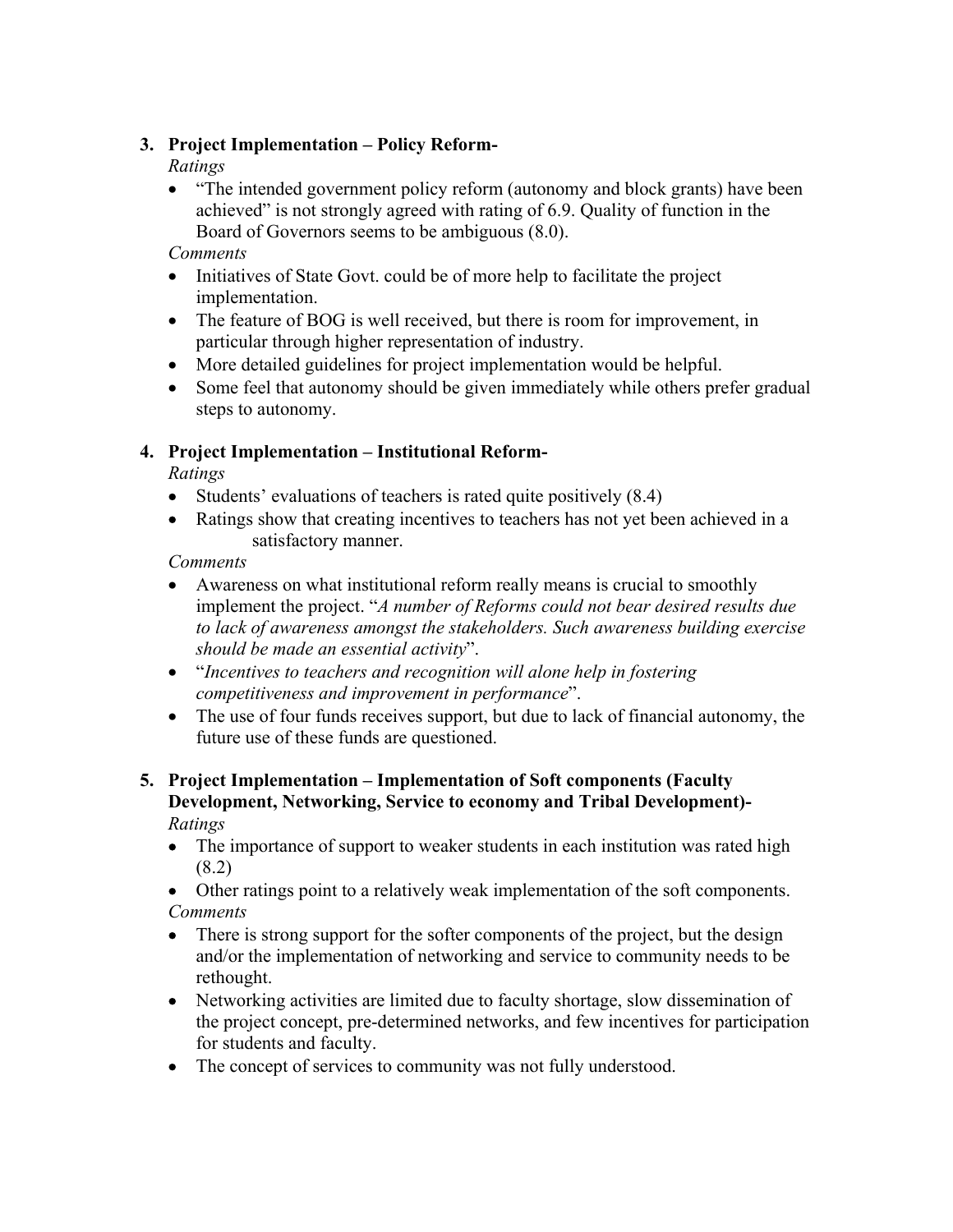### **6. Project Implementation – Joint Review Missions-**

*Ratings* 

• Implementation of JRMs is very well received, in particular the opportunity to sharing experiences and learning (9.0).

*Comments* 

- More advanced notice of the JRMs could help institutions/states prepare better.
- More knowledge sharing and discussion would be desirable during the JRMs.

### **7. Project Implementation – Project Monitoring and Reporting-**

*Ratings* 

• Ratings clearly show a demand for a web-based MIS (9.0).

*Comments* 

- Frequent changes in reporting format delays project implementation. Advanced preparation of a standardized set of indicators to be reported during the entire implementation period would be preferred.
- There is a need to review the stakeholder questionnaire as some questions were not clearly defined.
- Performance audit are considered beneficial. Some respondents suggest that the performance audit could be once a year in stead of twice a year.
- Excessive and repetitive paper work take away time from academic work.

# **8. Project Implementation – Financial management and Procurement-**

*Ratings* 

• The ratings of "The World Bank procedures are cumbersome" are not strongly agreed. (Relatively closer to disagree with rating of 5.2)

*Comments* 

• Desire for clearer guidance and continuous training with relevant case studies within procurement and fiduciary procedure dominates most of the comments.

### *9.* **Project Impact**

*Ratings* 

- Many agree on improvement of internal efficiency of project institutions. (8.55)
- "The project increased demand from industry for high quality professionals" is not strongly agreed. (7.75)

*Comments* 

- Many comments point to an important impact on improved management of the system and the institutions.
- Qualified faculty and institute-industry relationship are still bottlenecks.
- Some respondents suggest that improvement of academic performance and management capacity have helped students' placements.

## *10.* **Project Impact - the project's best and second best features -**

*Ratings* 

• The best feature of the project is improvement in teaching-training infrastructure, and the second best is improvement in quality of education in institutions.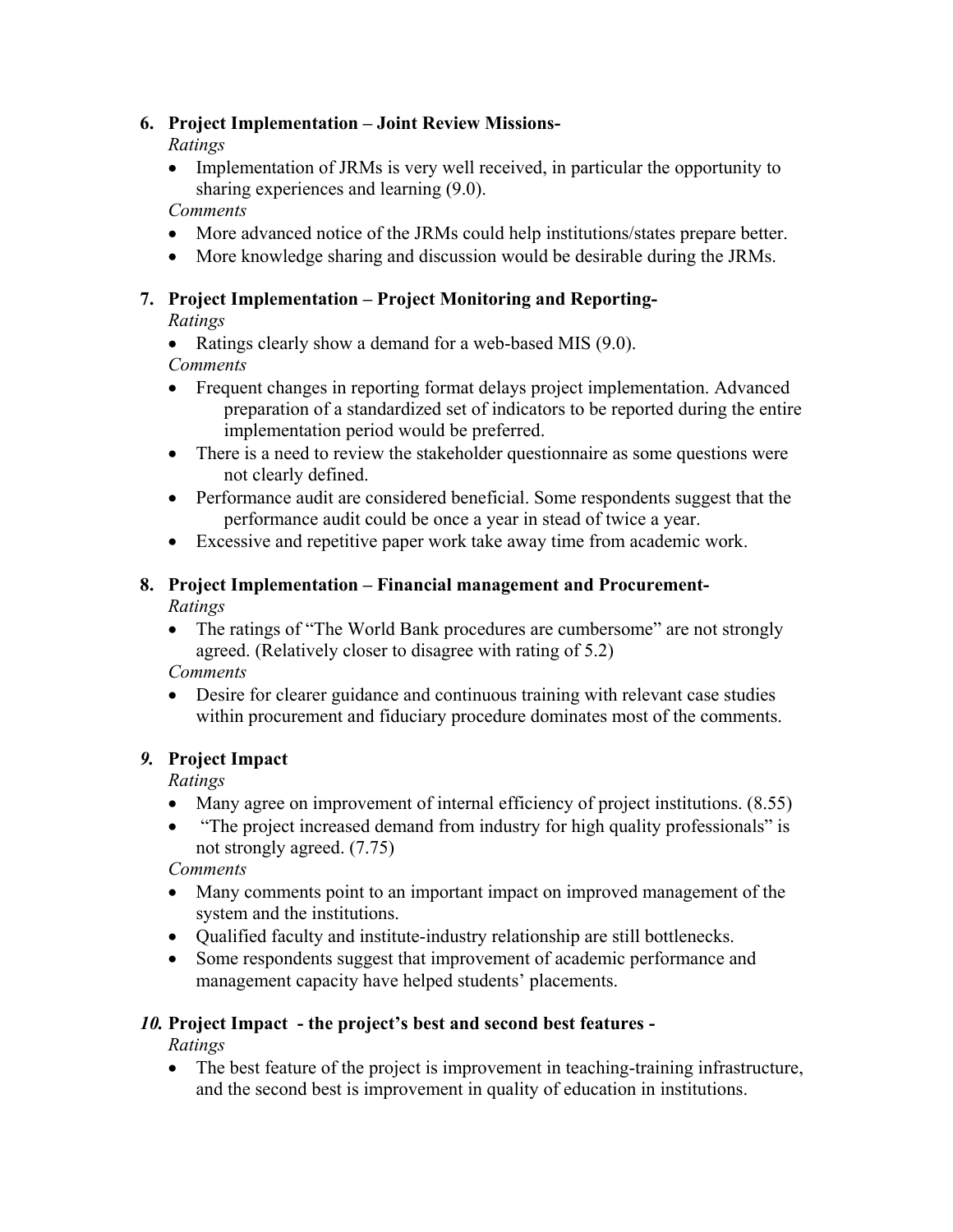*Comments* 

• Change in Mind-set was equally suggested by many

#### *11.* **Project Impact - the project's greatest and second greatest weakness -** *Ratings*

• Ratings show that too much paperwork is the greatest weakness of the project (29%), and absence of reward for good performance as the second (18%).

*Comments* 

- Top-down communication sometimes happens.
- Absence of government support or policy for autonomy is a part of weakness of the project.

### *12.* **Performance of the World Bank**

*Ratings* 

• Overall, the respondents were quite satisfied with the Bank's assistance (8.9). Nevertheless, there is a room for improvement in timely provisions of technical assistance from the Bank and the Bank's responsiveness to inquiries.

*Comments* 

- More interaction with the Bank would be helpful in all areas of project implementation.
- The Bank could act more as a guide.

### *13.* **Performance of NPIU/MHRD**

*Ratings* 

• Overall, the performance of NPIU/MHRD was clearly deem satisfactory (8.5), especially with procurement in terms of procedures and guidelines (8.5).

*Comments* 

- More direct interactions with NPIU/NHRD would have been helpful for smooth implementation.
- Frequent changes in implementing officers adversely affect project implementation.

### *14.* **Performance of the State Governments (SPFUs)**

*Ratings* 

• Overall, performance of SPFUs was rated satisfactory (8.2); especially their timely provision of funds (8.4) and responsiveness to inquiries (8.2) are appreciated.

*Comments* 

- Frequent changes in SPFU coordinators cause confusion to some extent.
- More timely provision of funds would be necessary.

## *15.* **Performance of Mentors/Auditors**

*Ratings* 

- Respondents rated the work of mentors and auditors as satisfactory (8.1).
- Many agree that results and suggestions from performance auditors helped in improving institutional project implementation (8.6).